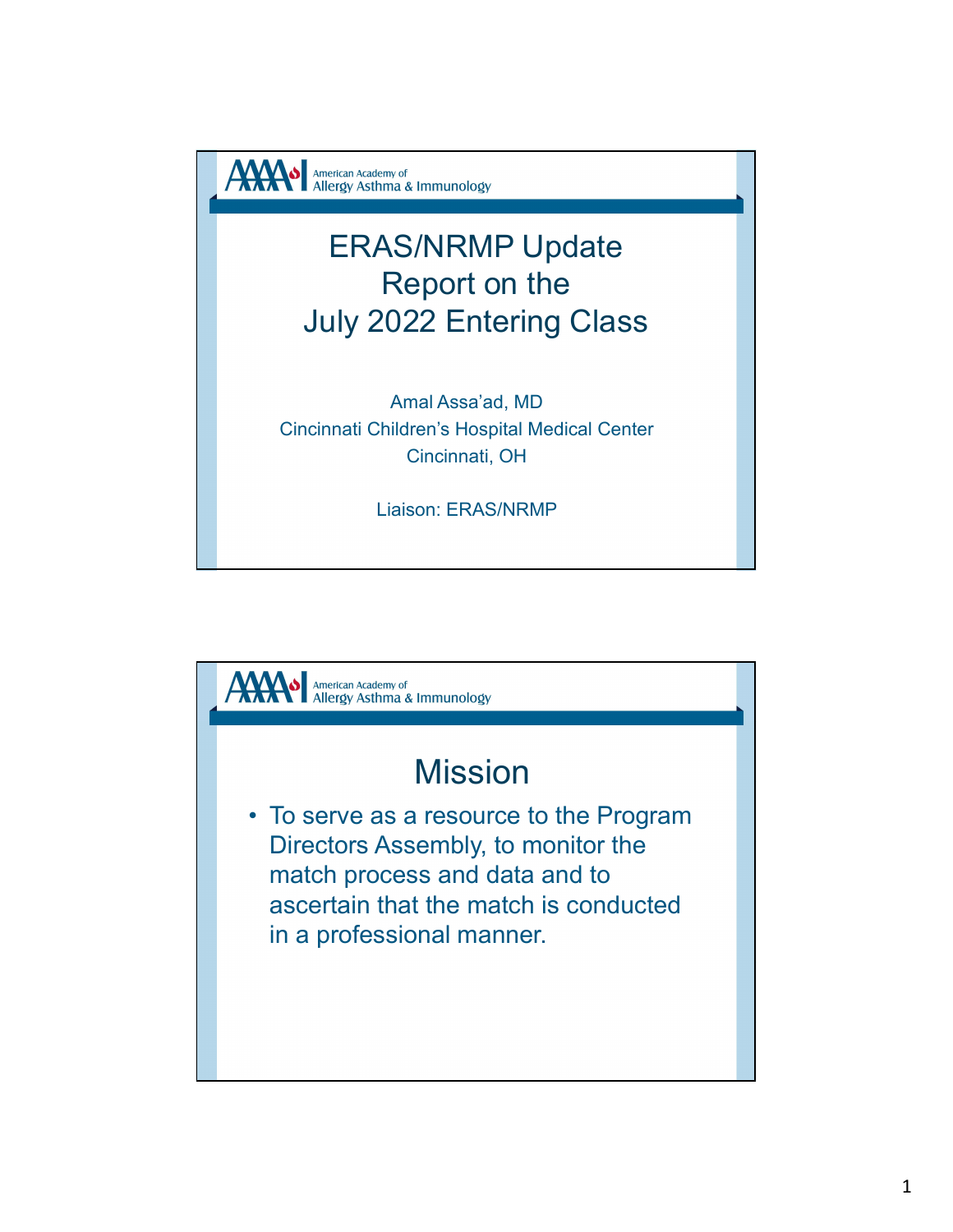

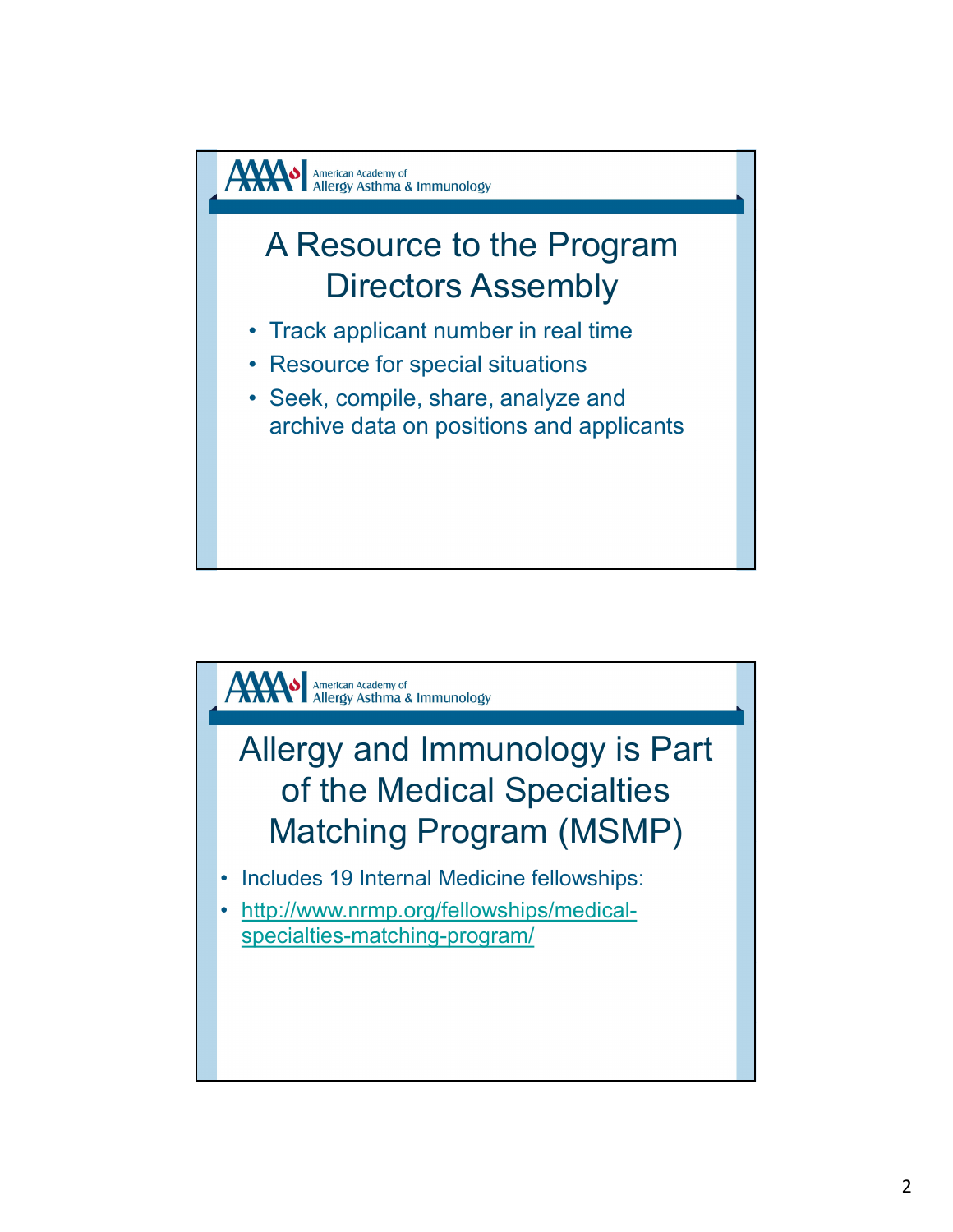

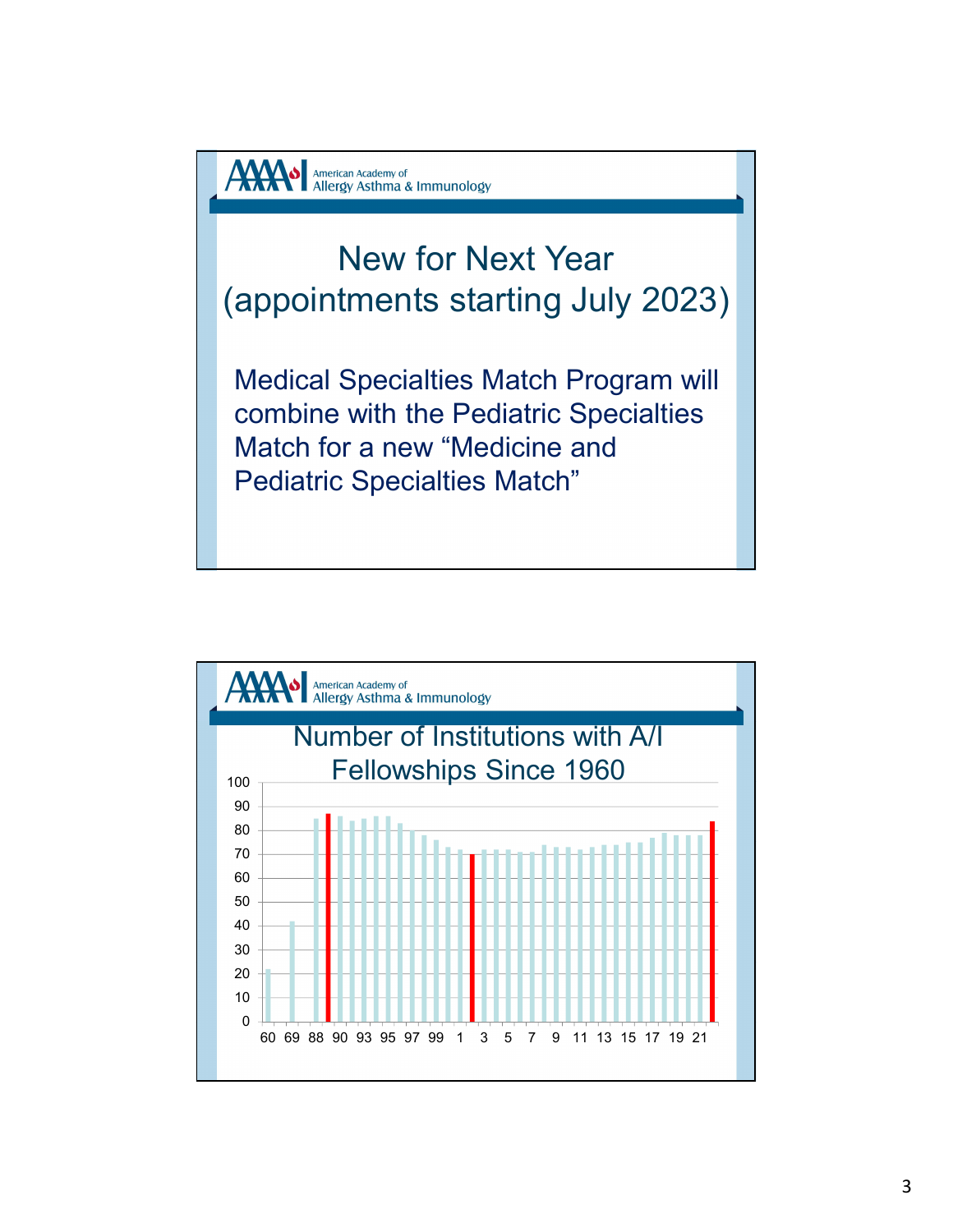

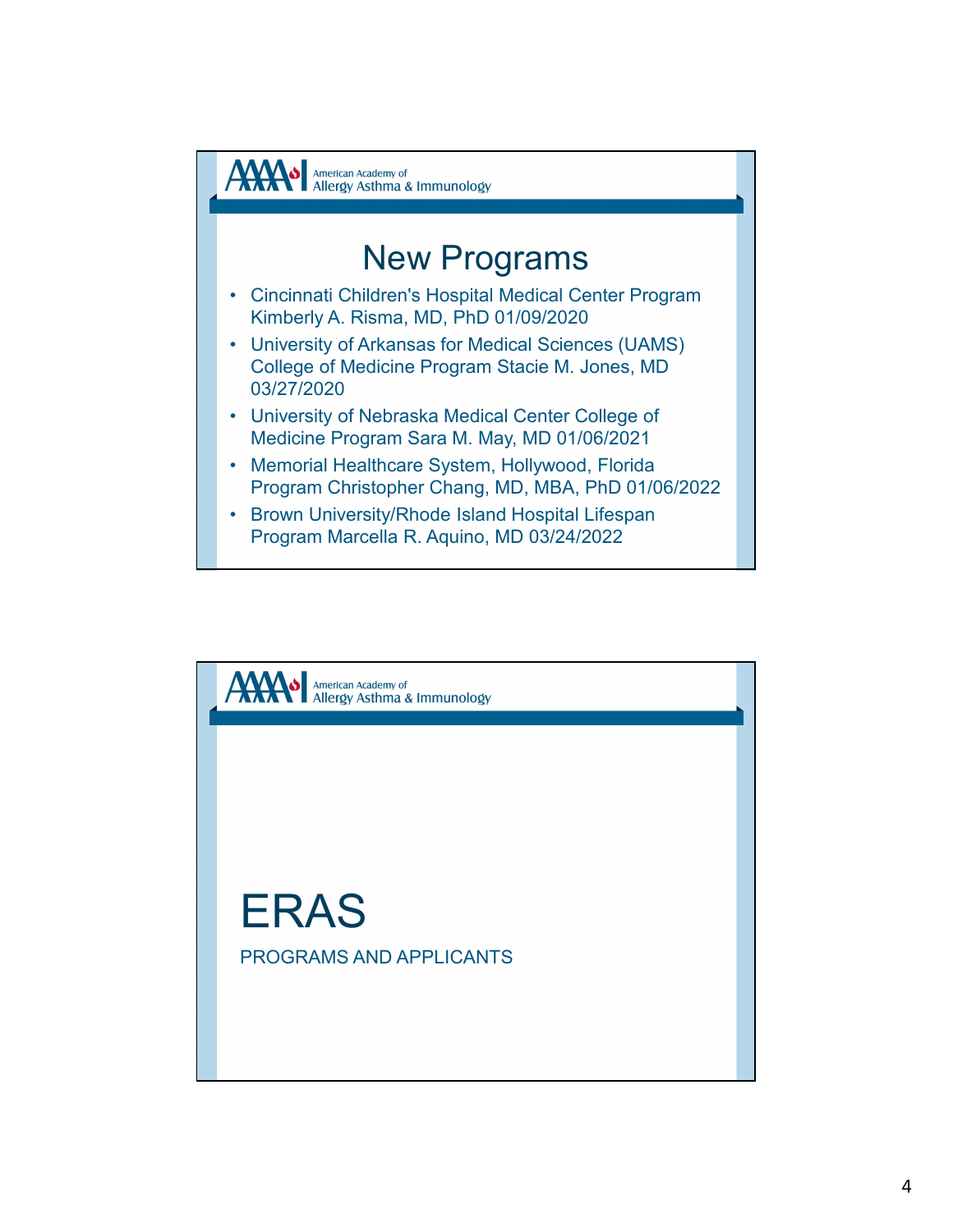

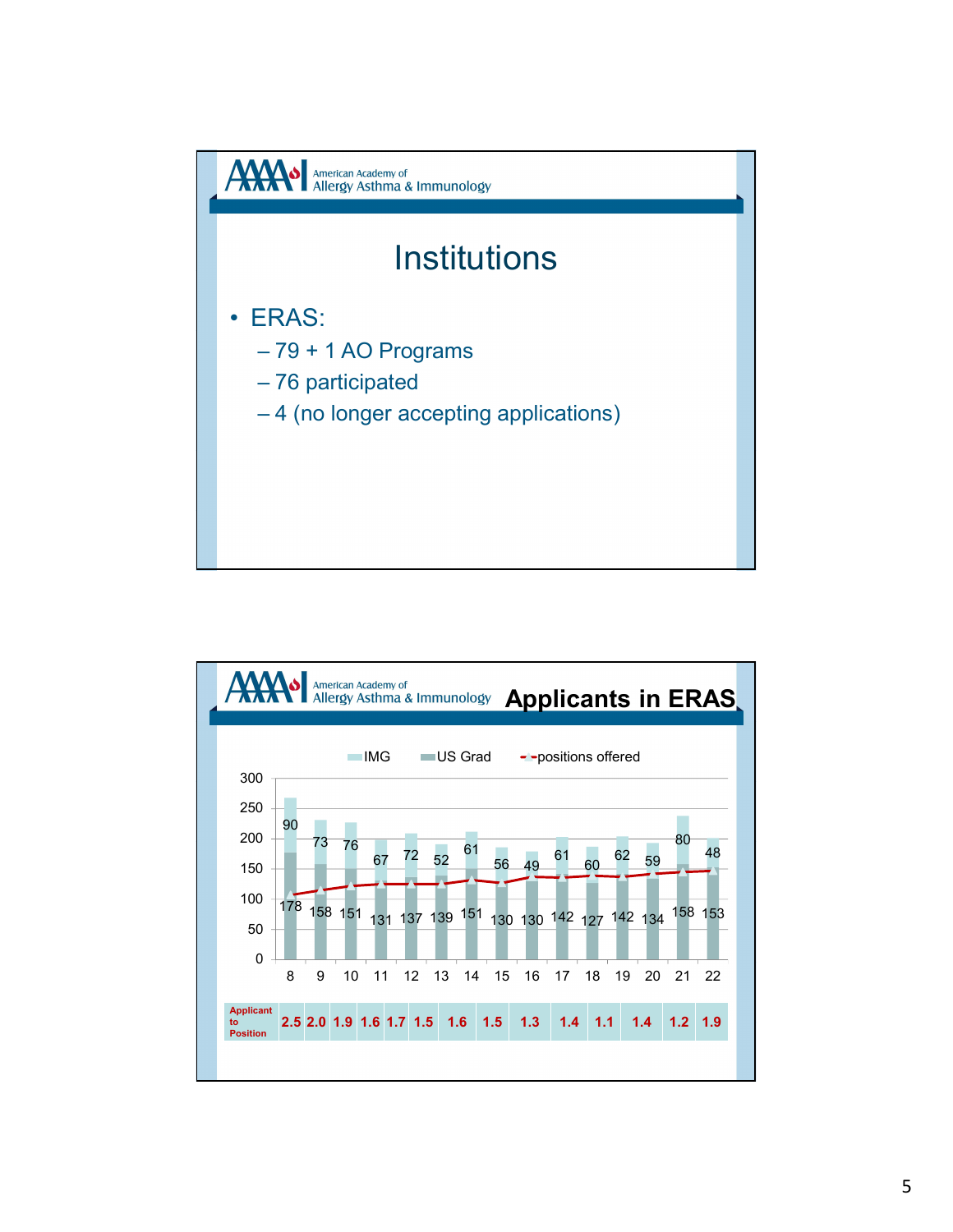|       | American Academy of<br>Allergy Asthma & Immunology |       |                  |                             |     |                             |                      |                                                      |    |
|-------|----------------------------------------------------|-------|------------------|-----------------------------|-----|-----------------------------|----------------------|------------------------------------------------------|----|
|       | <b>ERAS Data on Applicants Race</b>                |       |                  |                             |     |                             |                      |                                                      |    |
|       | and Gender for Previous Year                       |       |                  |                             |     |                             |                      |                                                      |    |
|       |                                                    |       |                  |                             |     | <b>By Sex</b>               |                      |                                                      |    |
|       |                                                    |       |                  | <b>Number of Applicants</b> |     |                             |                      |                                                      |    |
|       | <b>ERAS 2017</b>                                   |       | <b>ERAS 2018</b> | <b>ERAS 2019</b>            |     |                             | <b>ERAS 2020</b>     | <b>ERAS 2021</b>                                     |    |
| Men   | 53                                                 |       | 59               |                             | 63  |                             | 73                   |                                                      | 81 |
| Women | 149                                                |       | 129              |                             | 141 |                             | 120                  | 157                                                  |    |
|       |                                                    |       |                  |                             |     |                             |                      | By Self-Identified Race/Ethnicity (Alone or In Combi |    |
|       |                                                    |       |                  |                             |     | <b>Number of Applicants</b> |                      |                                                      |    |
|       |                                                    |       | <b>ERAS 2017</b> | <b>ERAS 2018</b>            |     | <b>ERAS 2019</b>            | <b>ERAS 2020</b>     | <b>ERAS 2021</b>                                     |    |
|       | American Indian or Alaska Native                   |       |                  | $\overline{0}$              |     | $\Omega$                    | $\Omega$             |                                                      |    |
|       | <b>Black or African American</b>                   | Asian | 64<br>10         | 59<br>$6 \overline{6}$      |     | 60                          | 70<br>$\overline{a}$ | 76                                                   |    |
|       | Hispanic, Latino, or of Spanish Origin             |       | 11               | 14                          |     | $\overline{4}$<br>8         | 14                   | 9<br>17                                              |    |
|       | Native Hawaiian or Other Pacific Islander          |       | $\overline{2}$   | $\Omega$                    |     | $\mathbf{1}$                | $\mathbf{1}$         | $\Omega$                                             |    |
|       |                                                    | White | 80               | 81                          |     | 77                          | 80                   | 85                                                   |    |
|       | <b>Other Race/Ethnicity</b>                        |       | 10               | $6 \mid$                    |     | 13                          | $\overline{2}$       | 11                                                   |    |
|       | <b>Unknown Race/Ethnicity</b>                      |       | 11               | 14                          |     | 21                          | 15                   | 15                                                   |    |

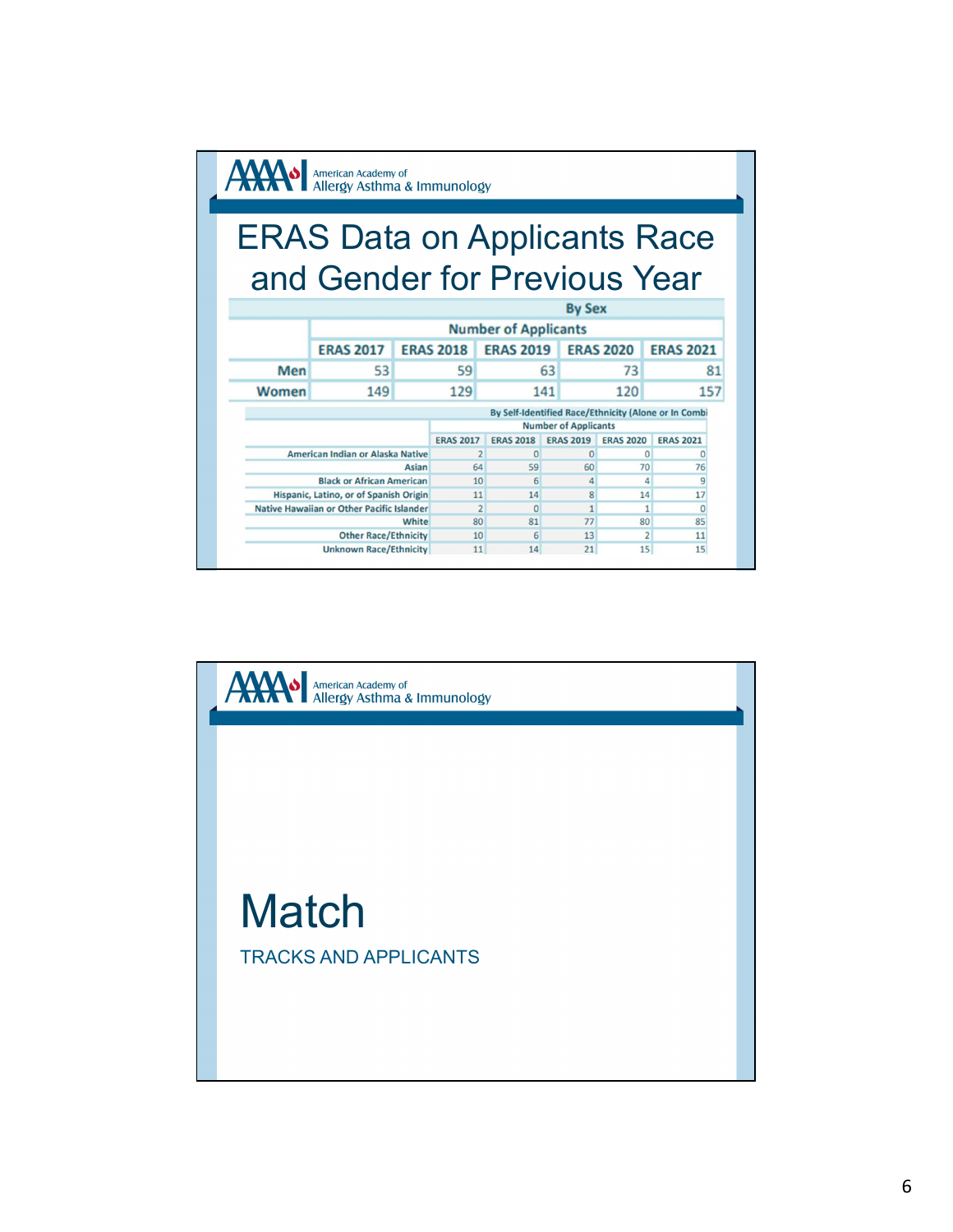

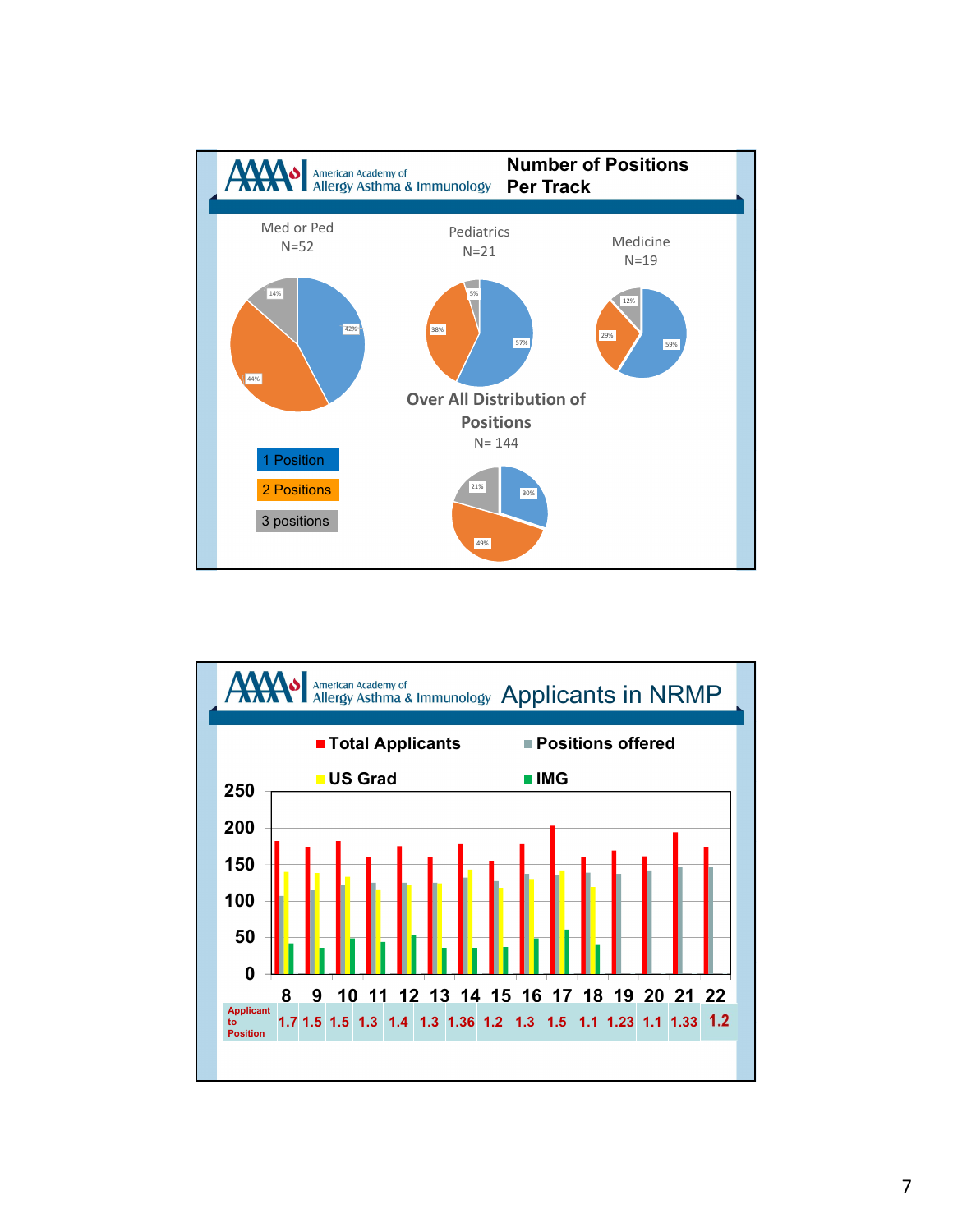| American Academy of<br>Allergy Asthma & Immunology |                         |     |
|----------------------------------------------------|-------------------------|-----|
|                                                    |                         |     |
|                                                    | <b>Applicants N=174</b> |     |
|                                                    |                         |     |
| <b>Matched</b>                                     | 144                     |     |
| • U.S. Grad                                        | 101                     | 70% |
| • Osteopathic                                      | 26                      | 18% |
| • U.S. Foreign                                     | 8                       | 5%  |
| • Foreign                                          | 9                       | 6%  |
| <b>Not Matched</b>                                 | 28                      | 16% |
| <b>Other Specialty</b>                             | $\overline{2}$          |     |
|                                                    |                         |     |
|                                                    |                         |     |

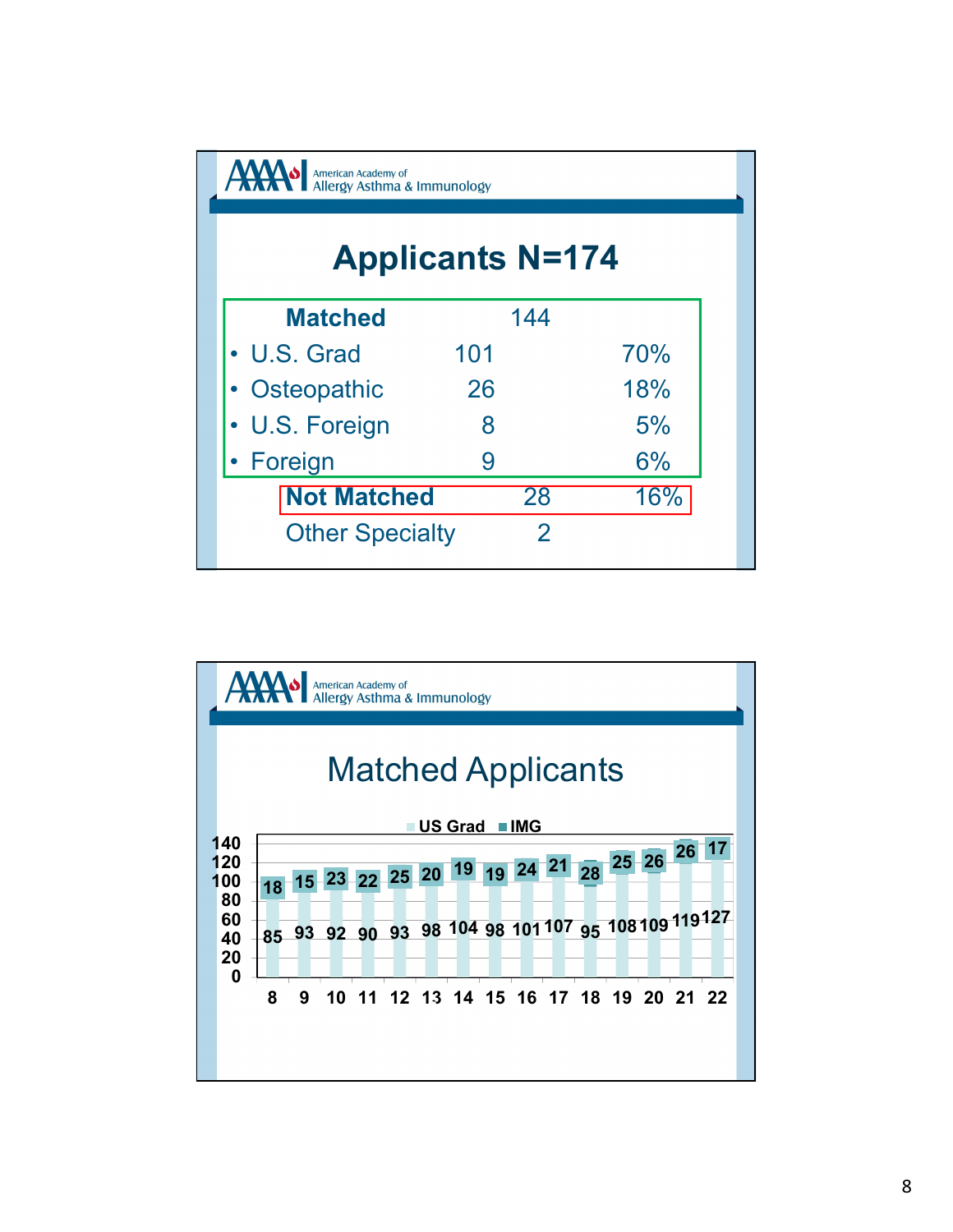

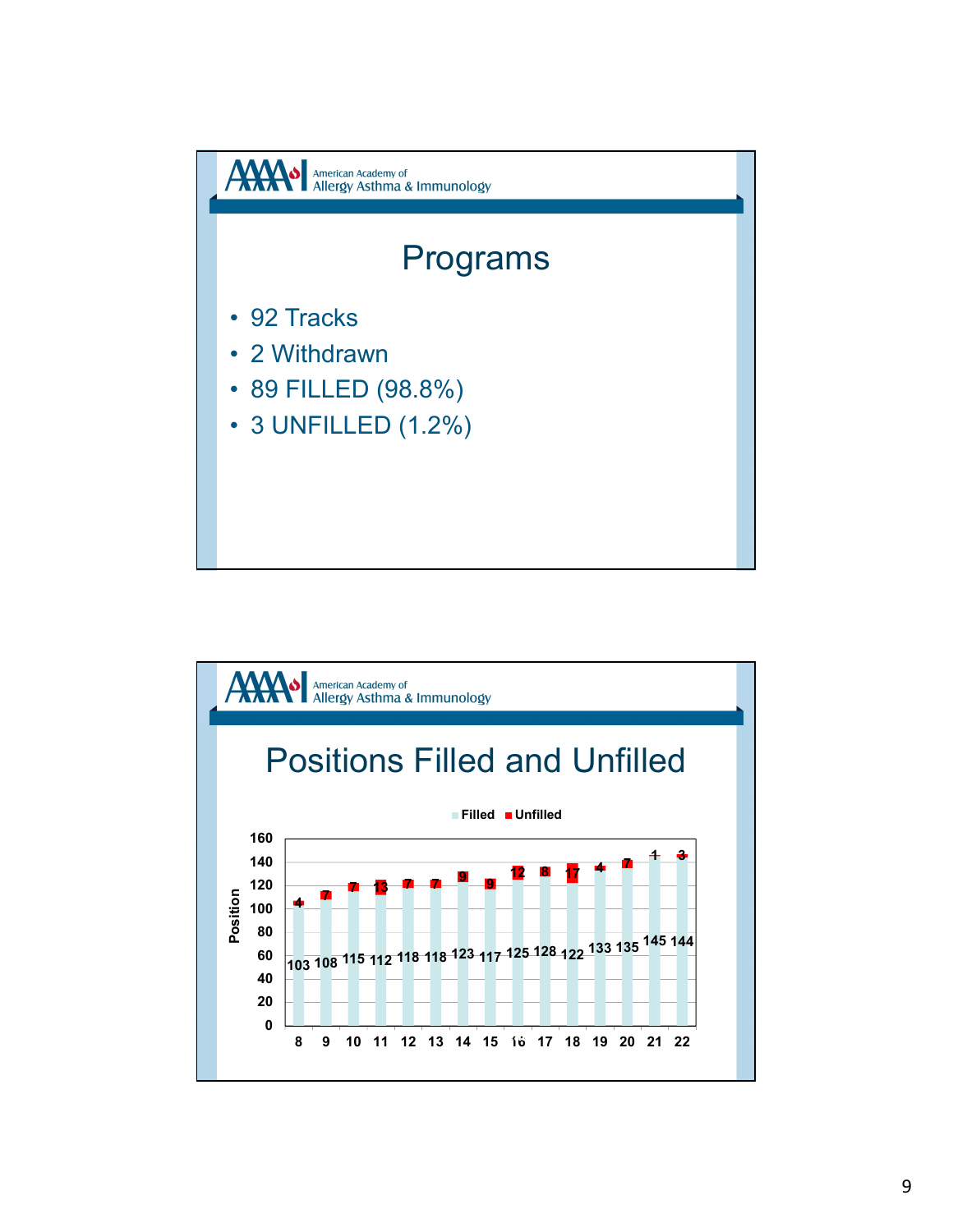

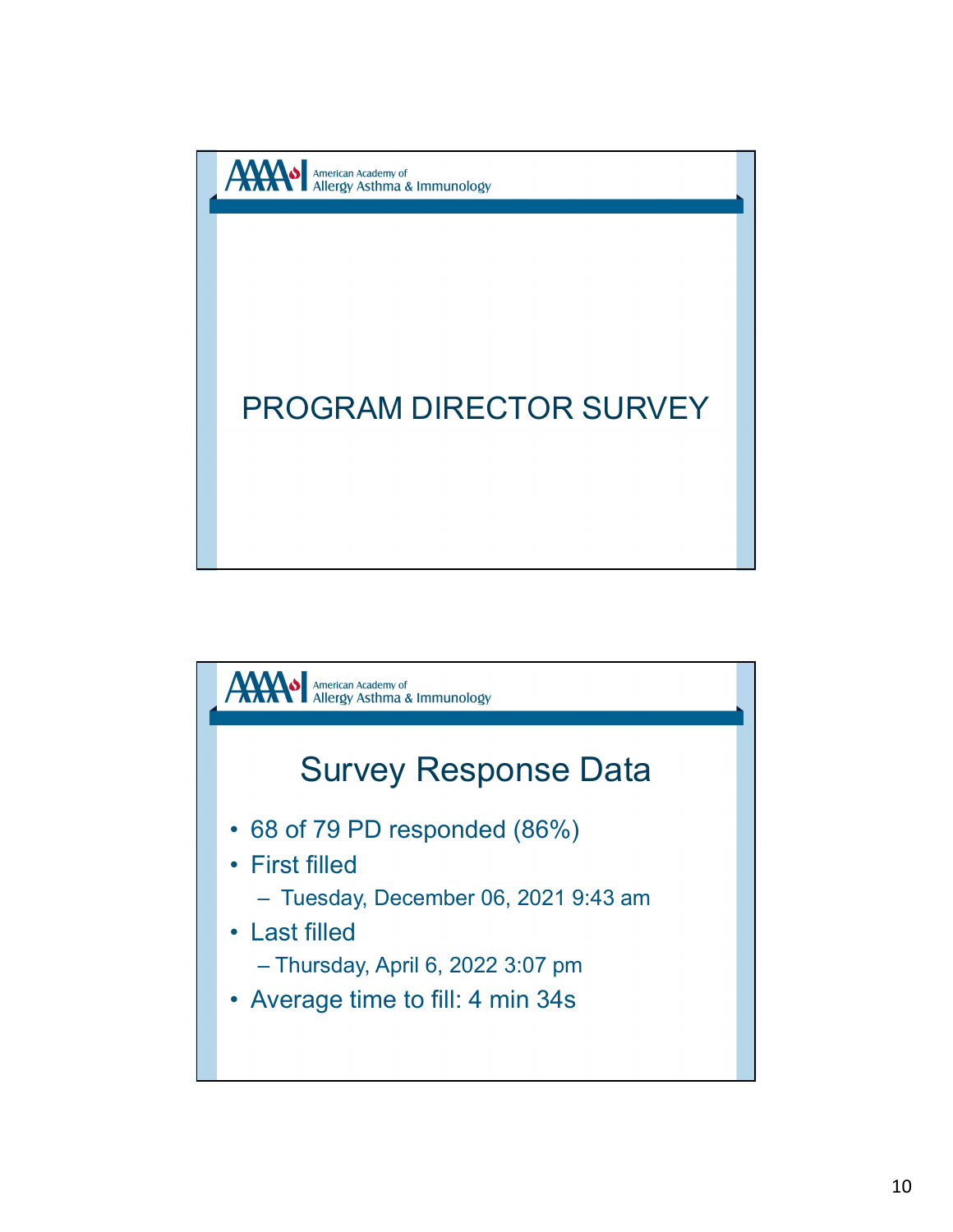

| <b>AXXVI</b>                   | American Academy of<br>Allergy Asthma & Immunology |                |                       |    |                 |                |    |                |
|--------------------------------|----------------------------------------------------|----------------|-----------------------|----|-----------------|----------------|----|----------------|
|                                | <b>Applicant Additional</b>                        |                |                       |    |                 |                |    |                |
|                                |                                                    |                | <b>Qualifications</b> |    |                 |                |    |                |
| Year                           | 15                                                 | 16             | 17                    | 18 | 19              | 20             | 21 | 22             |
| $N =$                          |                                                    |                |                       |    |                 |                |    | 85             |
| <b>PHD</b>                     | 14                                                 | 5 <sup>1</sup> | 10                    | 14 | $6\phantom{1}6$ | $\overline{7}$ | 10 | 11             |
| Master's                       | 12                                                 | 9              | 12                    | 15 | 9               | 11             | 14 | 16             |
| <b>Other</b><br><b>Post MD</b> |                                                    |                |                       |    |                 |                | 13 | $\overline{2}$ |
|                                |                                                    |                |                       |    |                 |                |    |                |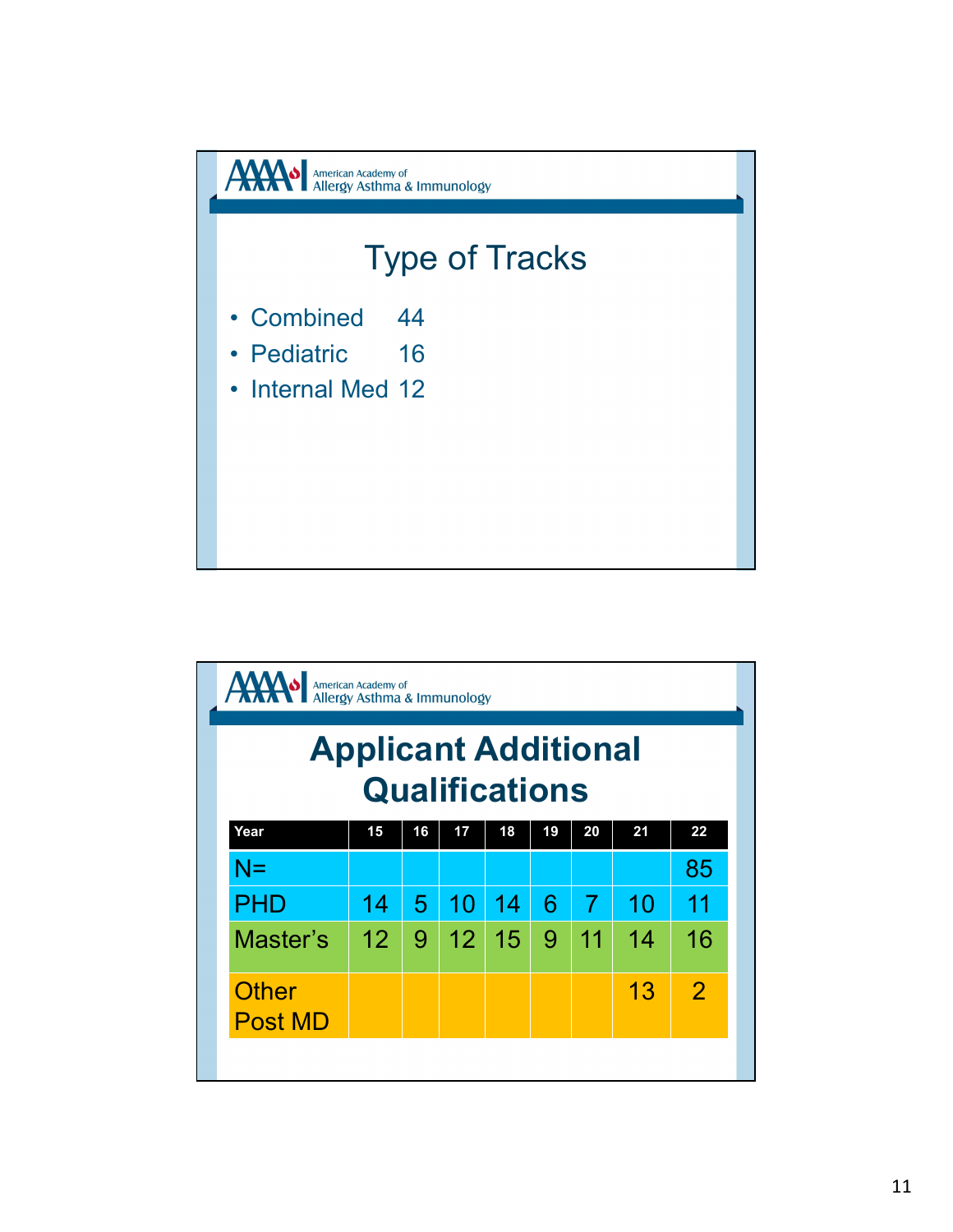|               | AMO American Academy of Allergy Asthma & Immunology |                |                       |                       |                 |                |                |                |                |
|---------------|-----------------------------------------------------|----------------|-----------------------|-----------------------|-----------------|----------------|----------------|----------------|----------------|
|               |                                                     |                |                       |                       |                 |                |                |                |                |
|               | <b>Applicant Minority Status</b>                    |                |                       |                       |                 |                |                |                |                |
|               |                                                     |                |                       | 17                    | 18              | 19             |                | 20 21 22       |                |
| Year          |                                                     |                |                       |                       |                 |                |                |                |                |
| AA            | applicant                                           | 15             | 16<br>$6\phantom{1}6$ |                       | $6\phantom{1}6$ | 4              | $\overline{4}$ | 9              |                |
|               | matched                                             | $\overline{4}$ | 5                     | 10<br>$5\overline{)}$ | $\overline{4}$  | 3              | $\overline{4}$ | $\overline{7}$ | 3              |
| Hispanic      | applicant                                           |                | 10                    | 11                    | 14              | 8              | 14             | 17             |                |
|               | matched                                             | $\overline{4}$ | $6\phantom{1}6$       | 8                     | $6\phantom{1}6$ | $\overline{7}$ | $6\phantom{1}$ | 11             | 10             |
| <b>Native</b> | applicant                                           |                |                       | $\overline{2}$        | $\overline{0}$  | $\overline{0}$ | $\overline{0}$ | $\overline{0}$ |                |
| American      | matched                                             |                |                       |                       |                 |                |                |                | $\overline{1}$ |

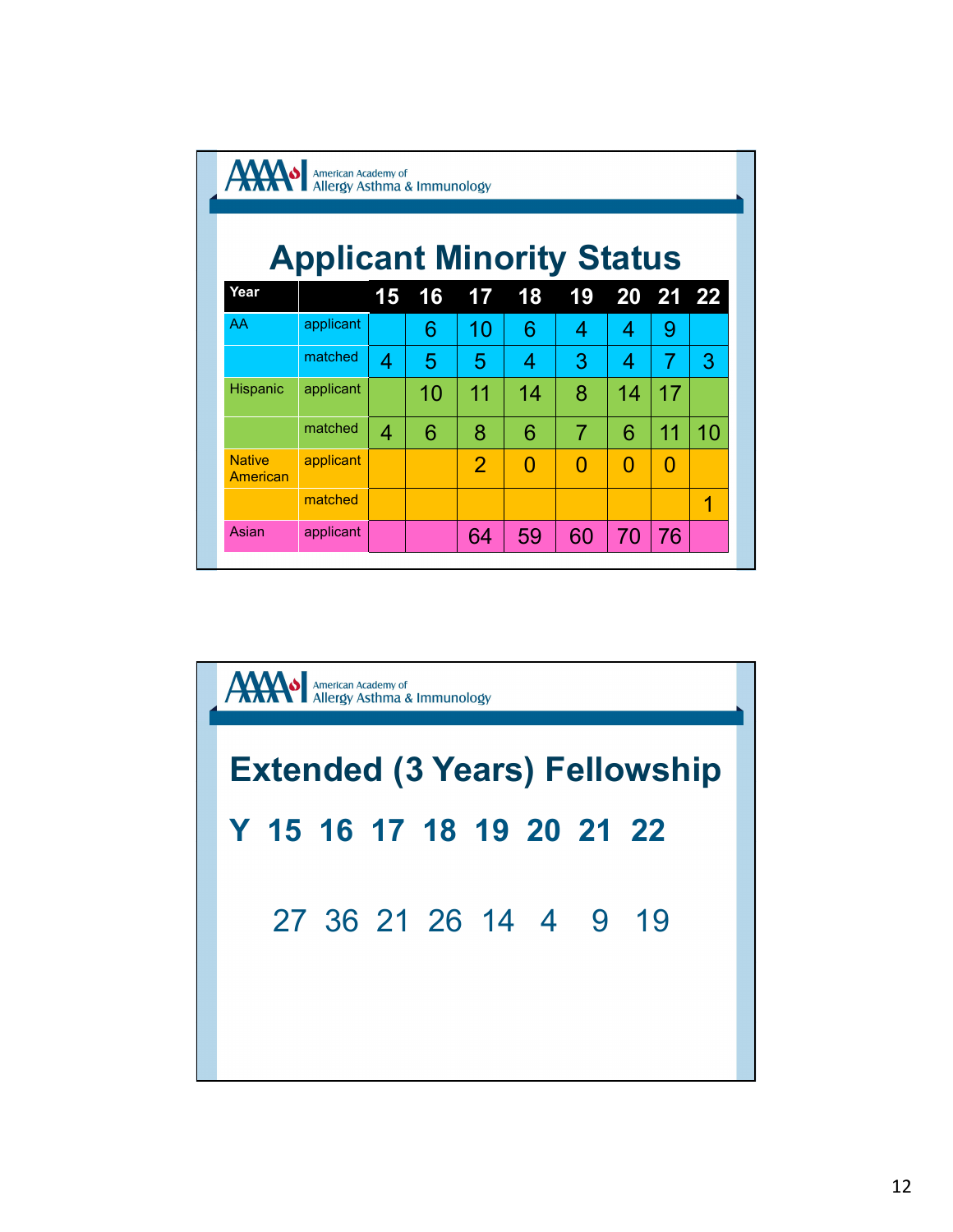| AMO American Academy of Allergy Asthma & Immunology |    |     |     |     | <b>Applicant Gender</b> |     |     |    |
|-----------------------------------------------------|----|-----|-----|-----|-------------------------|-----|-----|----|
|                                                     |    |     |     |     | (By Females)            |     |     |    |
|                                                     | 15 | 16  | 17  | 18  | 19                      | 20  | 21  | 22 |
| Applicant                                           |    | 127 | 149 | 129 | 141                     | 120 | 157 |    |
| Matched                                             | 95 | 103 | 86  | 94  | 83                      | 67  | 104 |    |
| Percent<br>of<br>Matched                            | 71 | 76  | 71  | 70  | 62                      | 62  | 70  | 59 |
|                                                     |    |     |     |     |                         |     |     |    |

| Percent<br>62<br>71<br>76<br>71<br>70<br>62<br>70<br>59<br>of<br>Matched<br>American Academy of<br>Allergy Asthma & Immunology |
|--------------------------------------------------------------------------------------------------------------------------------|
|                                                                                                                                |
|                                                                                                                                |
|                                                                                                                                |
|                                                                                                                                |
| <b>Attended Chrysalis or Spark</b>                                                                                             |
| 17 18 19 20<br>21 22<br>Year                                                                                                   |
| 19<br><b>Either</b><br>11                                                                                                      |
| 15 14 25 37<br><b>Chrysalis</b>                                                                                                |
| <b>Sparks</b><br>8<br>6 10<br>4                                                                                                |
|                                                                                                                                |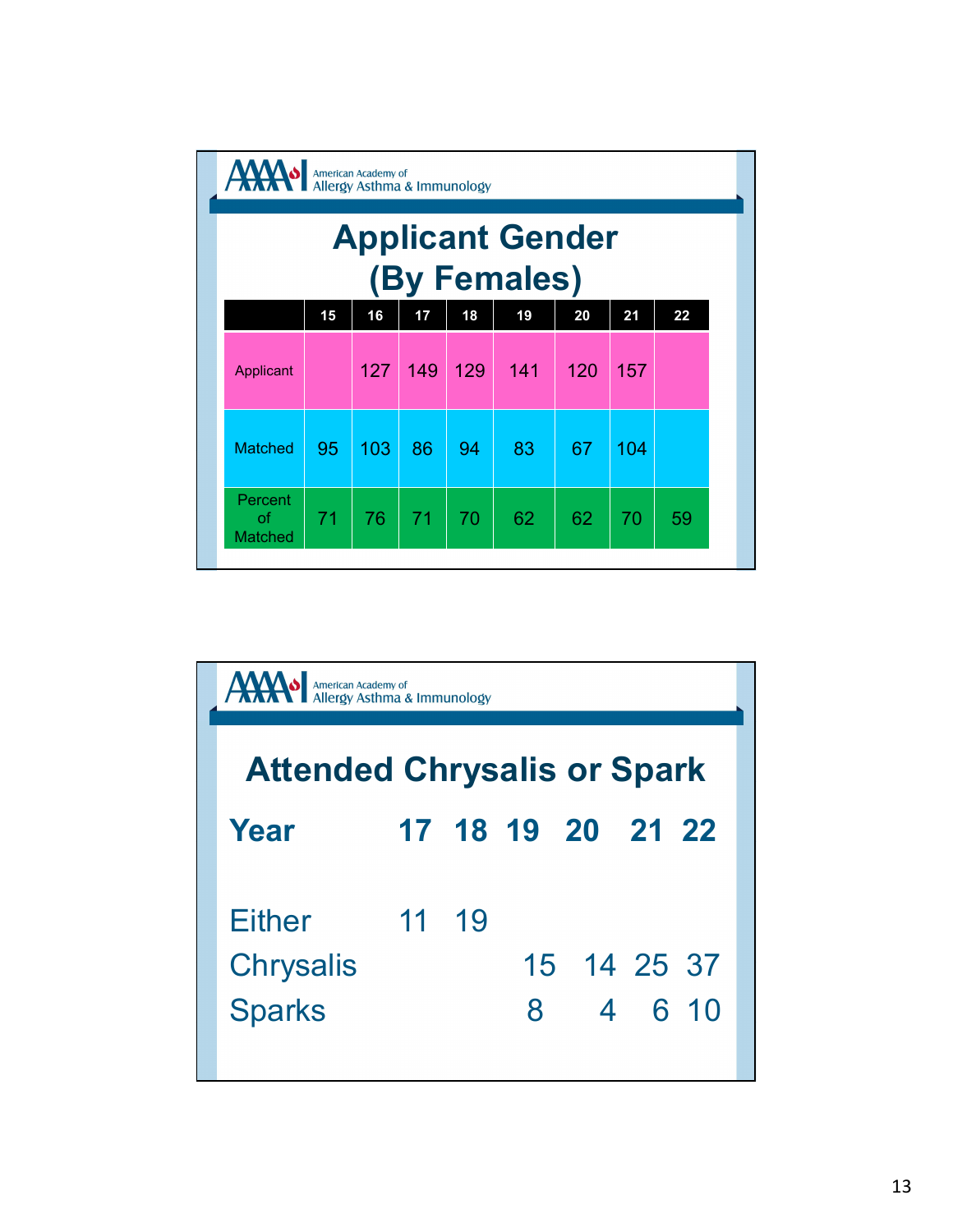

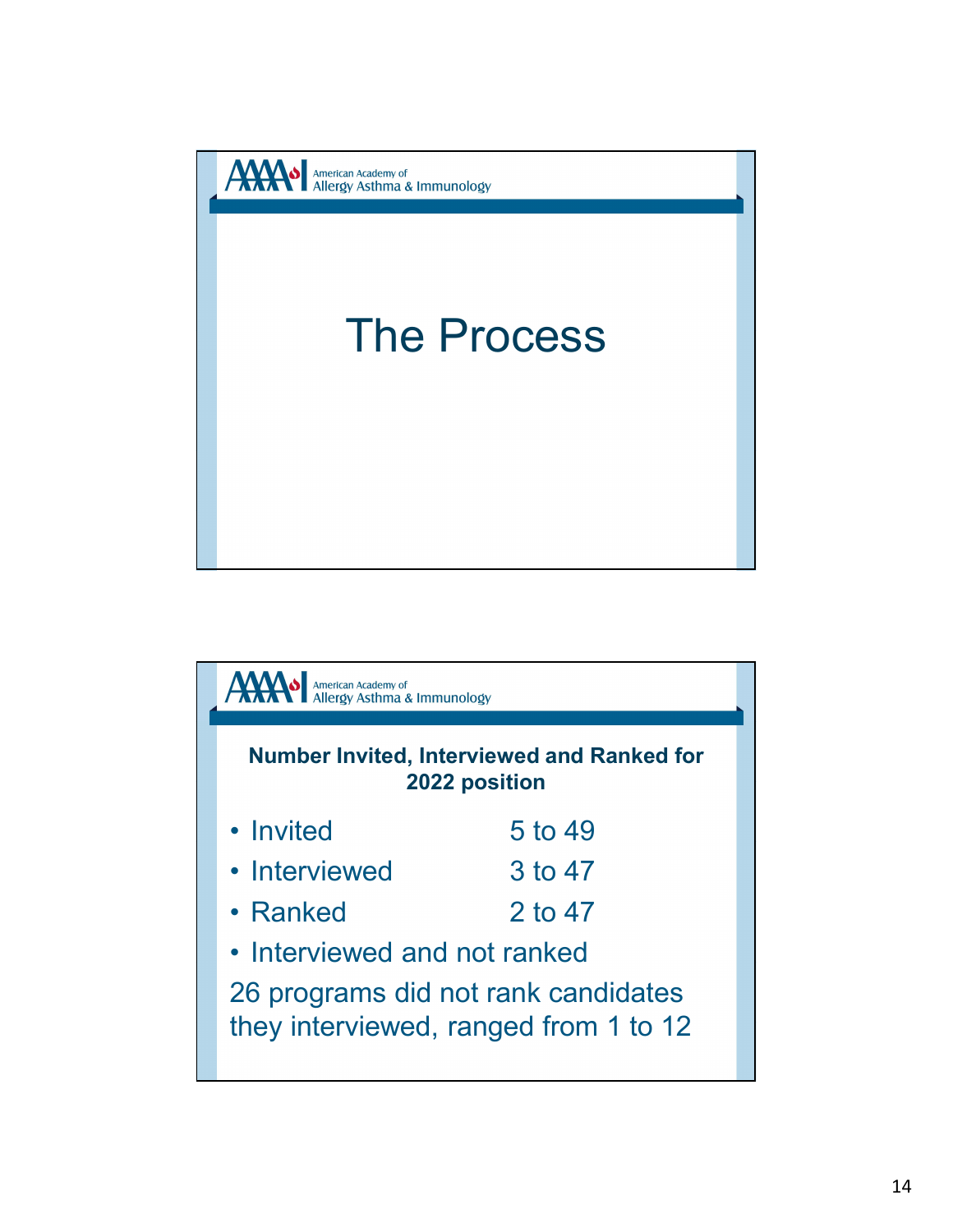